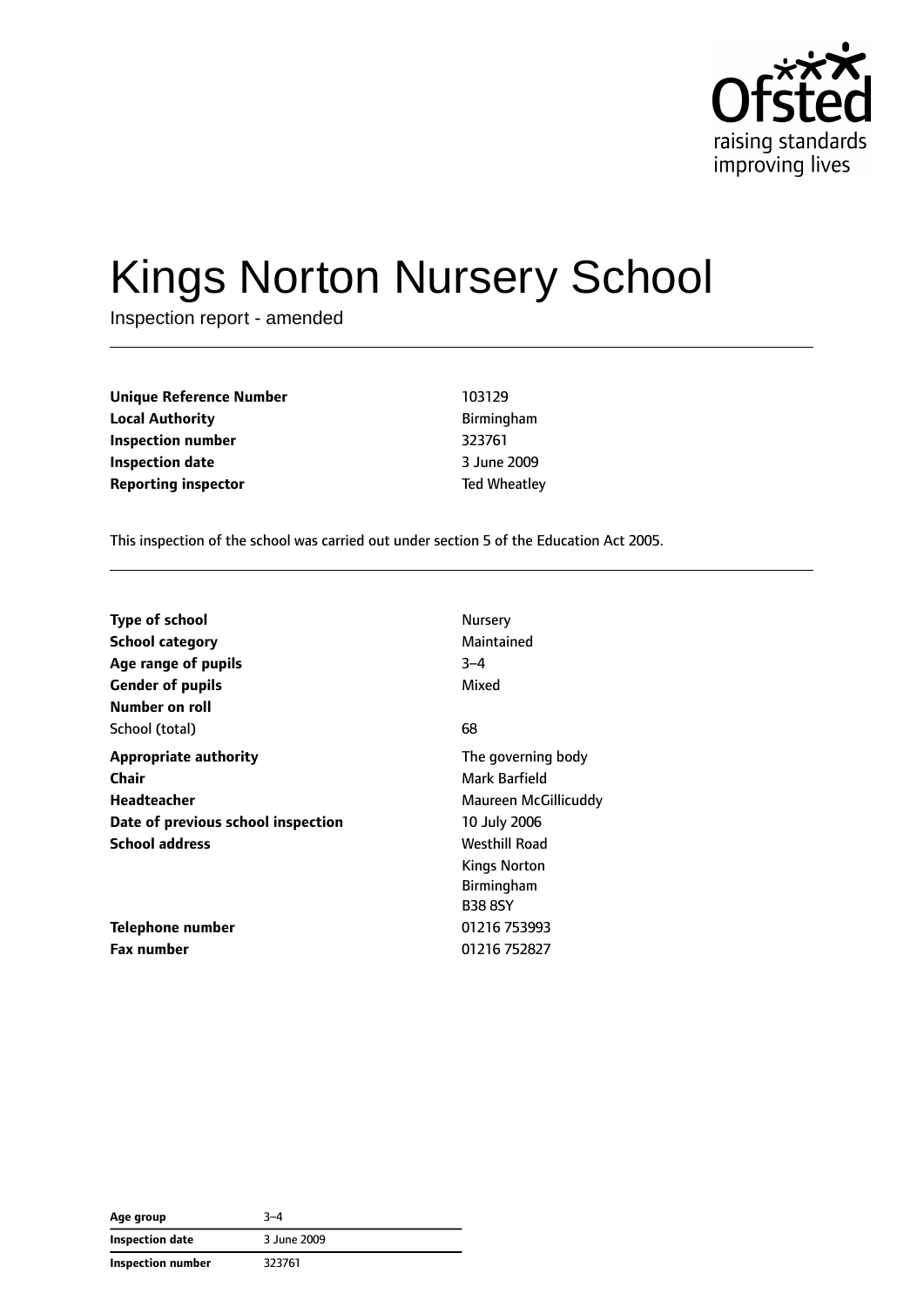#### **Amended Report Addendum**

Report amended due to factual inaccuracy

© Crown copyright 2009

Website: www.ofsted.gov.uk

This document may be reproduced in whole or in part for non-commercial educational purposes, provided that the information quoted is reproduced without adaptation and the source and date of publication are stated.

Further copies of this report are obtainable from the school. Under the Education Act 2005, the school must provide a copy of this report free of charge to certain categories of people. A charge not exceeding the full cost of reproduction may be made for any other copies supplied.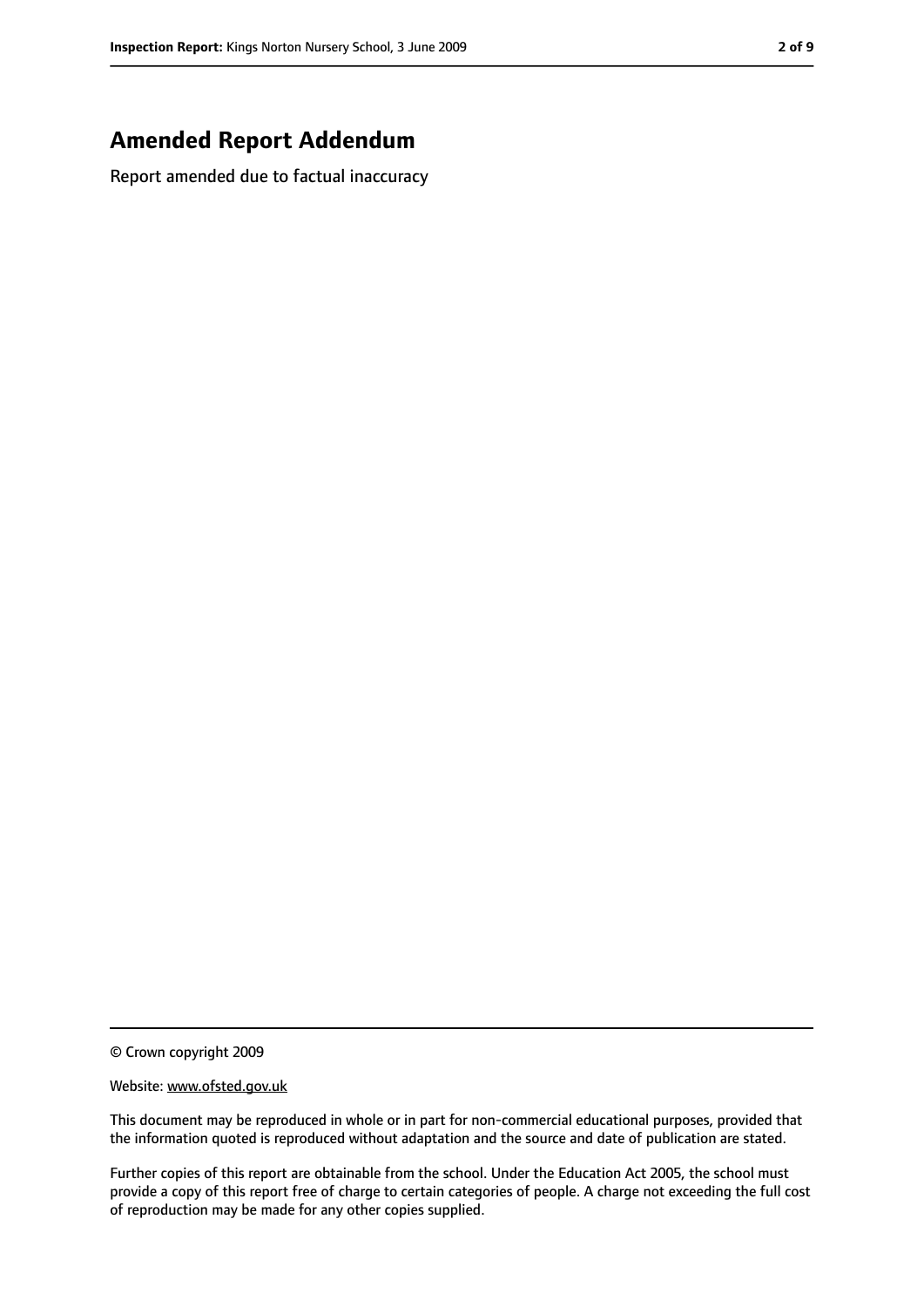# **Introduction**

The inspection was carried out by two additional inspectors who evaluated the overall effectiveness of the school and investigated the following issues:

- how well the school has worked to improve children's mathematical skills and the progress made by boys
- how well the school has helped children to choose learning activities for themselves and to be creative.

Evidence was gathered from information on current standards and achievement, examination of children's work and school documents, observation of lessons, and discussions with the headteacher, governors, staff and children. Other aspects of the school's work were not investigated in detail but inspectors found no evidence to suggest that the school's own assessments of these areas, as given in its self-evaluation, were not justified, and these have been included where appropriate in this report.

#### **Description of the school**

Nearly all children are from White British backgrounds with a small number from Caribbean or Asian backgrounds. All children speak English. Some of the children attend for the whole day and some for either the morning or afternoon. The proportion of children with learning difficulties and/or disabilities is broadly average. Children come from a wide range of social backgrounds and on entry to the school their skills, particularly in literacy, are in many cases below those expected for their age.

#### **Key for inspection grades**

| Grade 1 | Outstanding  |
|---------|--------------|
| Grade 2 | Good         |
| Grade 3 | Satisfactory |

Grade 4 Inadequate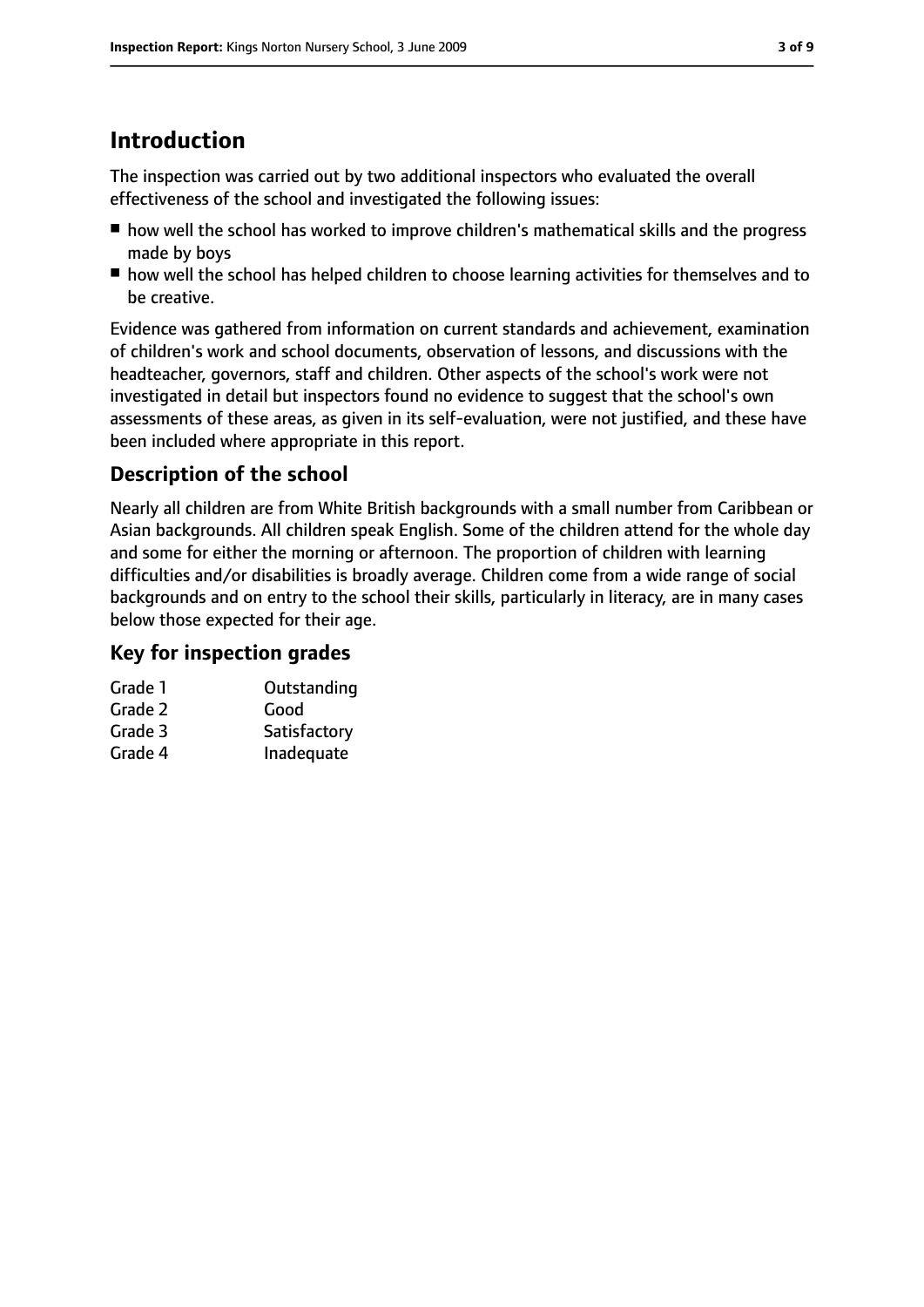#### **Overall effectiveness of the school**

#### **Grade: 1**

This is an excellent nursery school. Children make excellent progress, a significant minority from low starting points. By the time they move on to other schools, almost all exceed the expectations for their ages in all areas of the Early Years Foundation Stage curriculum. Progress is particularly good for boys as many of them start with poorer literacy skills than girls. Over their time here, they make exceptionally good progress and catch up with the girls. The school has successfully focused on improving numeracy because standards were not as high here as in other subjects. It is using extremely effective strategies to reinforce children's numbers skills and to make sure that children understand the number processes they use. For example, adults use 'more than', 'count on', 'one more than' to help children understand counting and simple addition. Parents are fully informed about these approaches and support the school. Efforts to increase children's independent learning skills are also effective and children choose their own activities confidently and are ready to talk about what they learn. Children's creative development is extremely good, and has improved rapidly as a result of role play, art, clay work and physical activities that ensure children use their imagination and tackle problems creatively. Children find what they learn thoroughly enjoyable. They love reading especially. They are currently learning about dinosaurs and many children can recognise and name the different ones accurately.

Children's personal, social and emotional development is excellent. Children have an exceptional understanding of other cultures and enjoy the celebrations of festivals, particularly dressing up and eating different foods. Their behaviour and enthusiasm for school are exemplary. The way they get on together during adult led or individually chosen activities is outstanding. The development of their spiritual, moral social, emotional and cultural skills is excellent. For their age, children have an excellent grasp of the importance of healthy diet and exercise, and families support the school's effort to encourage this by making sure lunchboxes contain balanced meals. Children's contribution to the community is excellent. For example, they collect food remains and send them to local allotments for composting, they express alarm at the possibility of local trees being cut down, they are involved in supporting the provision of clean drinking water in an African village, and they have links with local businesses. Children's attendance is extremely good and nearly all parents are exceptionally supportive of the school's high expectations. Children are extremely well prepared for the next stage of their education.

The quality of teaching and the range of activities to help children learn are excellent. Children are taught in groups according to their ability and this is usually very effective, making sure that children receive the level of work they need to help them make excellent progress and enjoy their learning. However, on rare occasions in group work led by adults, questioning does not sufficiently challenge the most able children, which briefly slows learning. The support for children with learning difficulties and/or disabilities is excellent and based on extremely thorough and accurate assessment. Assessment information is used very effectively to track all children's progress, to set targets for children and to match work and support to their specific learning needs. Teachers and other adults collaborate very closely, providing a wide range of challenging work with many opportunities for children to initiate their own learning. Children experience an excellent balance of adult-directed tasks and opportunities to work or play independently with free access to the large, well equipped outside area. The school makes excellent use of external agencies to provide sports coaching, art, clay and language work that, along with visits, visitors and links with local businesses, give children rich and varied experiences.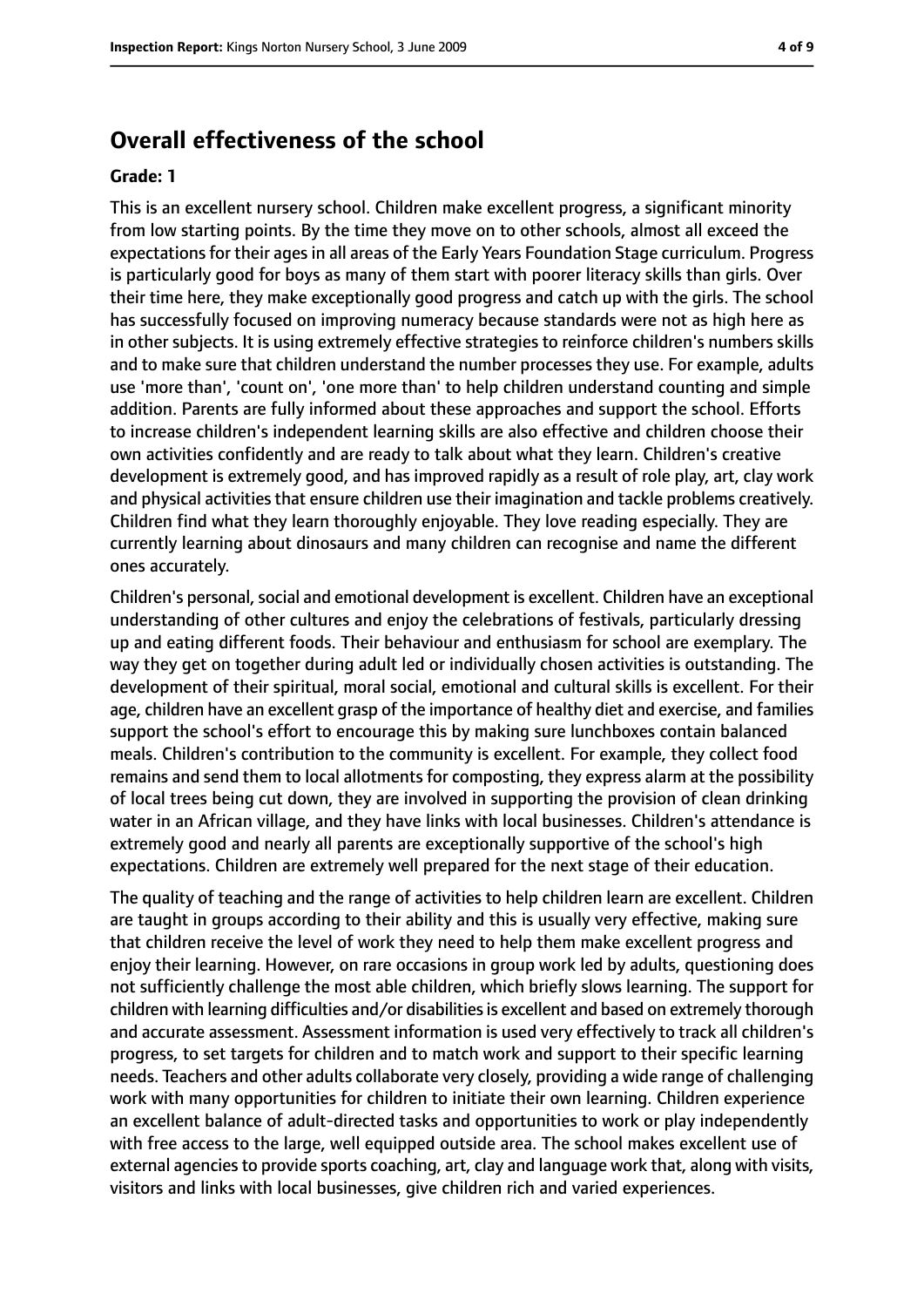Children's welfare is promoted exceptionally well. Links with their homes ensure that children settle rapidly into school. Parents and carers are welcomed every morning or afternoon which helps children to start the day or session happily. Staff are available at both ends of the day to discuss concerns about children with parents. Staff establish close links with support agencies so that specific learning, social or emotional needs are dealt with rapidly and excellent links with primary schools ensure children move on to the next stage in their education smoothly. The school grounds are very safe, statutory safeguarding requirements are fully met and thoroughly applied.

Parents are rightly pleased with how well the school provides for their children. They are impressed with the very wide range of indoor and outdoor activities, the teaching and care for children and how well the school is led and managed. They are extremely pleased with how happy their children are at school.

The headteacher provides excellent direction for the school to continue improving. All staff are effectively involved in identifying the school's strengths and weaknesses and planning work to drive improvements. Self-evaluation is accurate and the issues from the previous inspection have been fully met. Governors are supportive, well informed about the school's effectiveness and provide an exceptional level of challenge. The school's promotion of community cohesion is excellent. The capacity for the school's further improvement is excellent.

#### **What the school should do to improve further**

■ Make sure that questioning for the most able children always challenges them fully.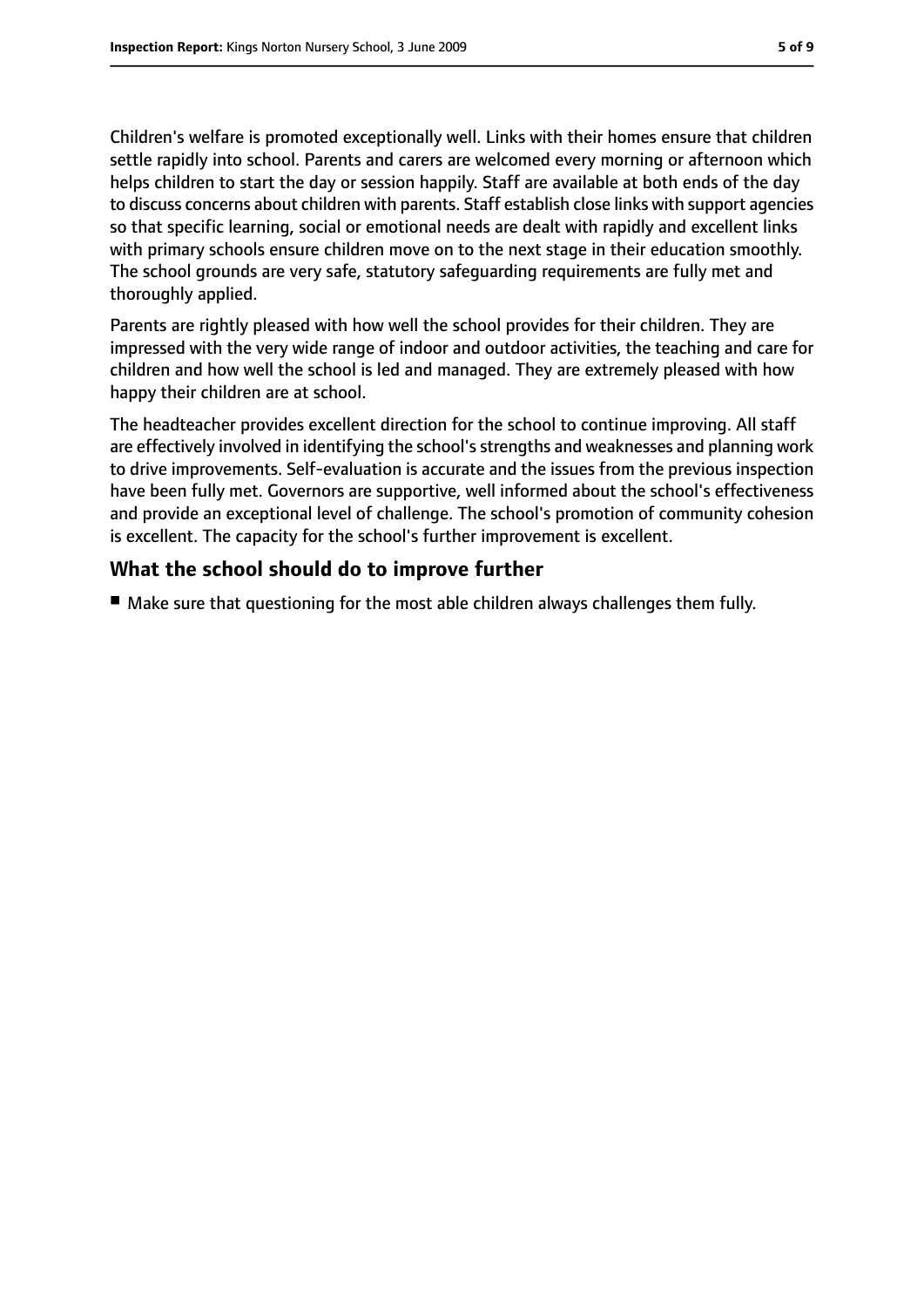**Any complaints about the inspection or the report should be made following the procedures set out in the guidance 'Complaints about school inspection', which is available from Ofsted's website: www.ofsted.gov.uk.**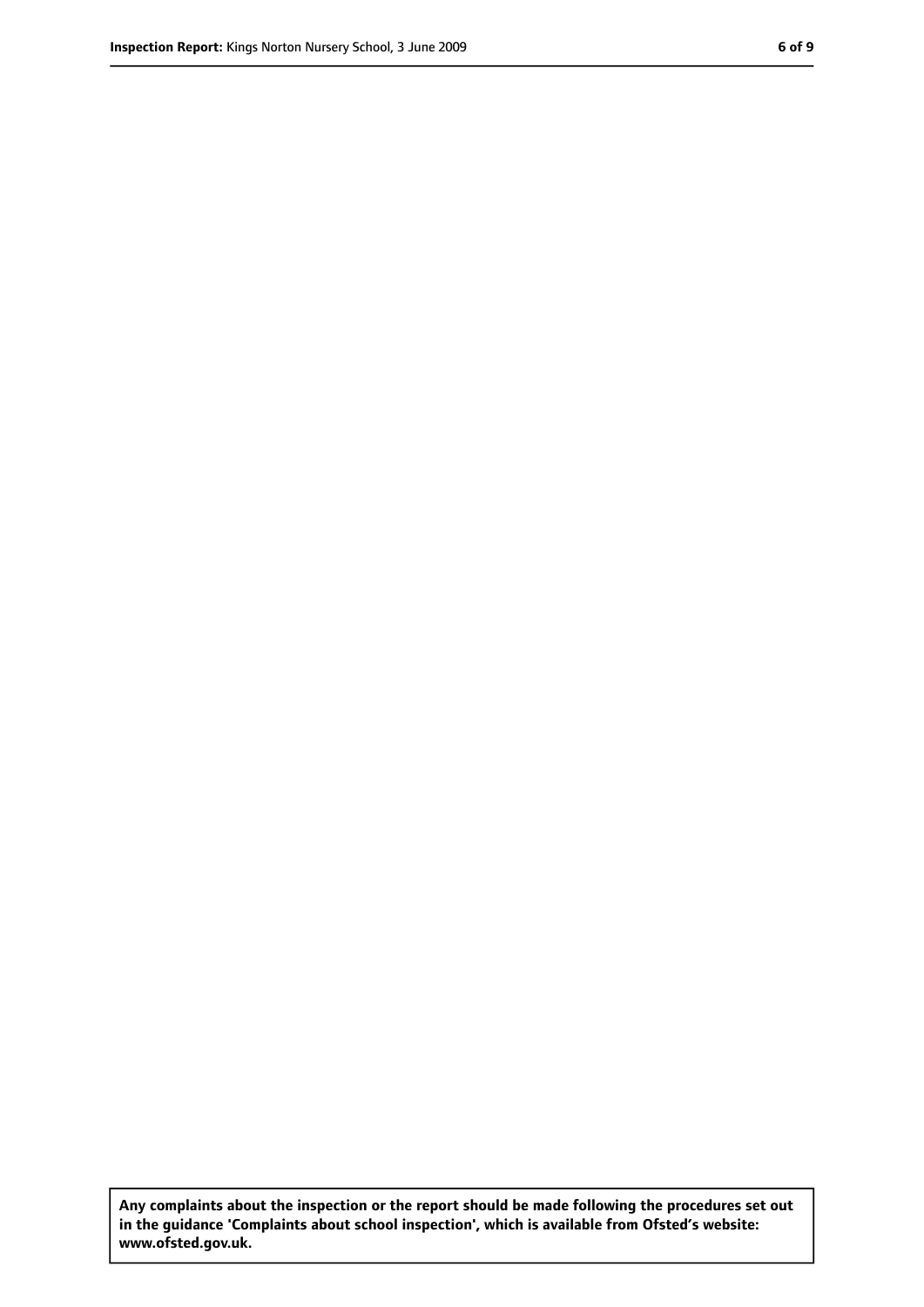# **Inspection judgements**

| ˈ Key to judgements: grade 1 is outstanding, grade 2 good, grade 3 satisfactory, and | <b>School</b> |
|--------------------------------------------------------------------------------------|---------------|
| arade 4 inadequate                                                                   | Overall       |

#### **Overall effectiveness**

| How effective is the provision in meeting the needs of children in the<br>EYFS?              |     |
|----------------------------------------------------------------------------------------------|-----|
| Effective steps have been taken to promote improvement since the last<br>inspection          | Yes |
| How well does the school work in partnership with others to promote learners'<br>well being? |     |
| The capacity to make any necessary improvements                                              |     |

#### **Achievement and standards**

| How well do children in the EYFS achieve?                                                                   |  |
|-------------------------------------------------------------------------------------------------------------|--|
| The standards[1] reached by learners                                                                        |  |
| How well learners make progress, taking account of any significant variations<br>between groups of learners |  |
| How well learners with learning difficulties and/or disabilities make progress                              |  |

## **Personal development and well-being**

| How good are the overall personal development and well-being of the<br>children?                                 |  |
|------------------------------------------------------------------------------------------------------------------|--|
| The extent of learners' spiritual, moral, social and cultural development                                        |  |
| The extent to which learners adopt healthy lifestyles                                                            |  |
| The extent to which learners adopt safe practices                                                                |  |
| The extent to which learners enjoy their education                                                               |  |
| The attendance of learners                                                                                       |  |
| The behaviour of learners                                                                                        |  |
| The extent to which learners make a positive contribution to the community                                       |  |
| How well learners develop workplace and other skills that will contribute to<br>their future economic well-being |  |

# **The quality of provision**

| How effectively are children in the EYFS helped to learn and develop? |  |
|-----------------------------------------------------------------------|--|
| How effectively is the welfare of the children in the EYFS promoted?  |  |

#### **Annex A**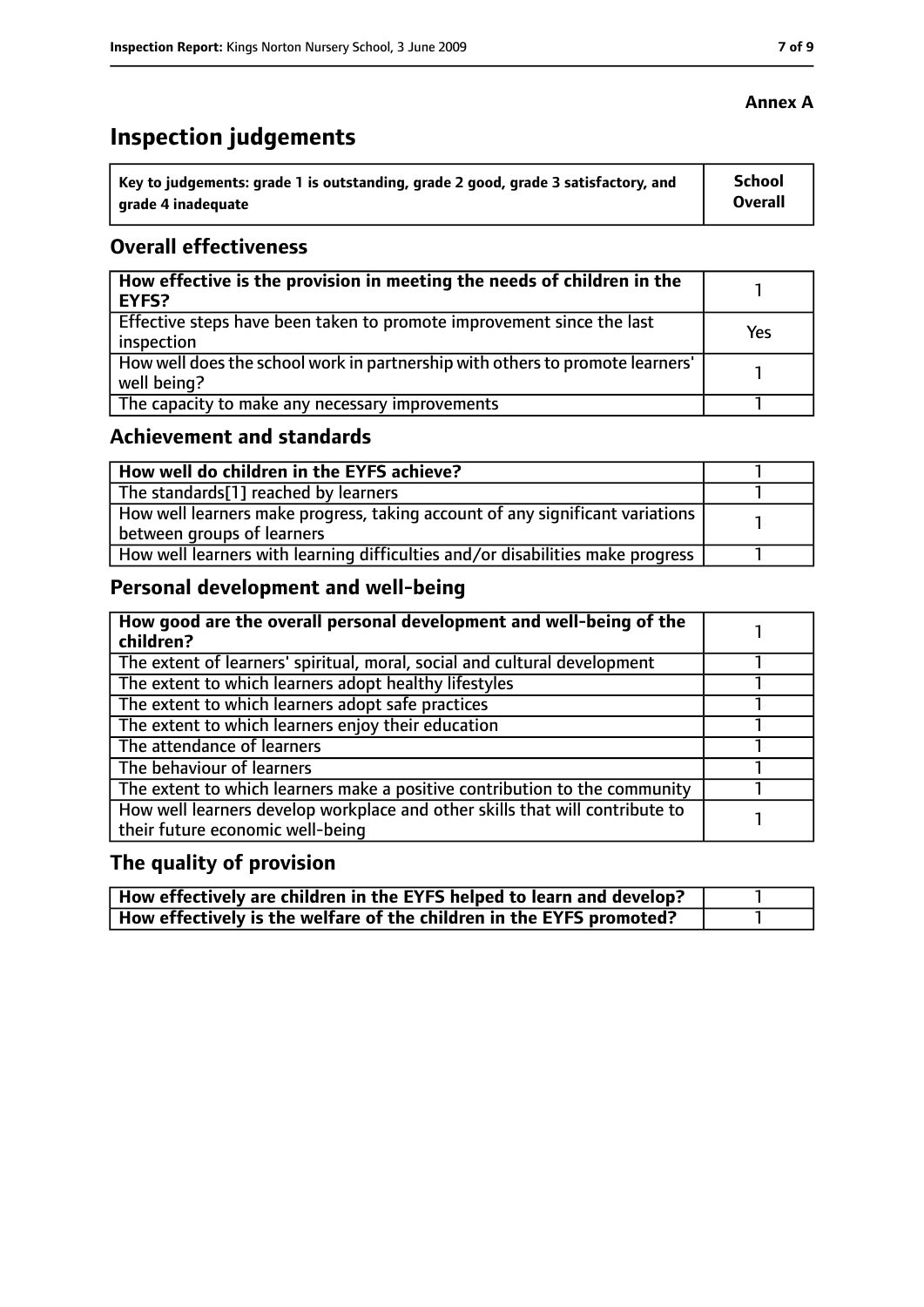## **Leadership and management**

| How effectively is provision in the EYFS led and managed?                                                                                       |     |
|-------------------------------------------------------------------------------------------------------------------------------------------------|-----|
| How effectively leaders and managers at all levels set clear direction leading<br>to improvement and promote high quality of care and education |     |
| How effectively leaders and managers use challenging targets to raise standards                                                                 |     |
| The effectiveness of the school's self-evaluation                                                                                               |     |
| How well equality of opportunity is promoted and discrimination eliminated                                                                      |     |
| How well does the school contribute to community cohesion?                                                                                      |     |
| How effectively and efficiently resources, including staff, are deployed to<br>achieve value for money                                          |     |
| The extent to which governors and other supervisory boards discharge their<br>responsibilities                                                  |     |
| Do procedures for safeguarding learners meet current government<br>requirements?                                                                | Yes |
| Does this school require special measures?                                                                                                      | No  |
| Does this school require a notice to improve?                                                                                                   | No  |